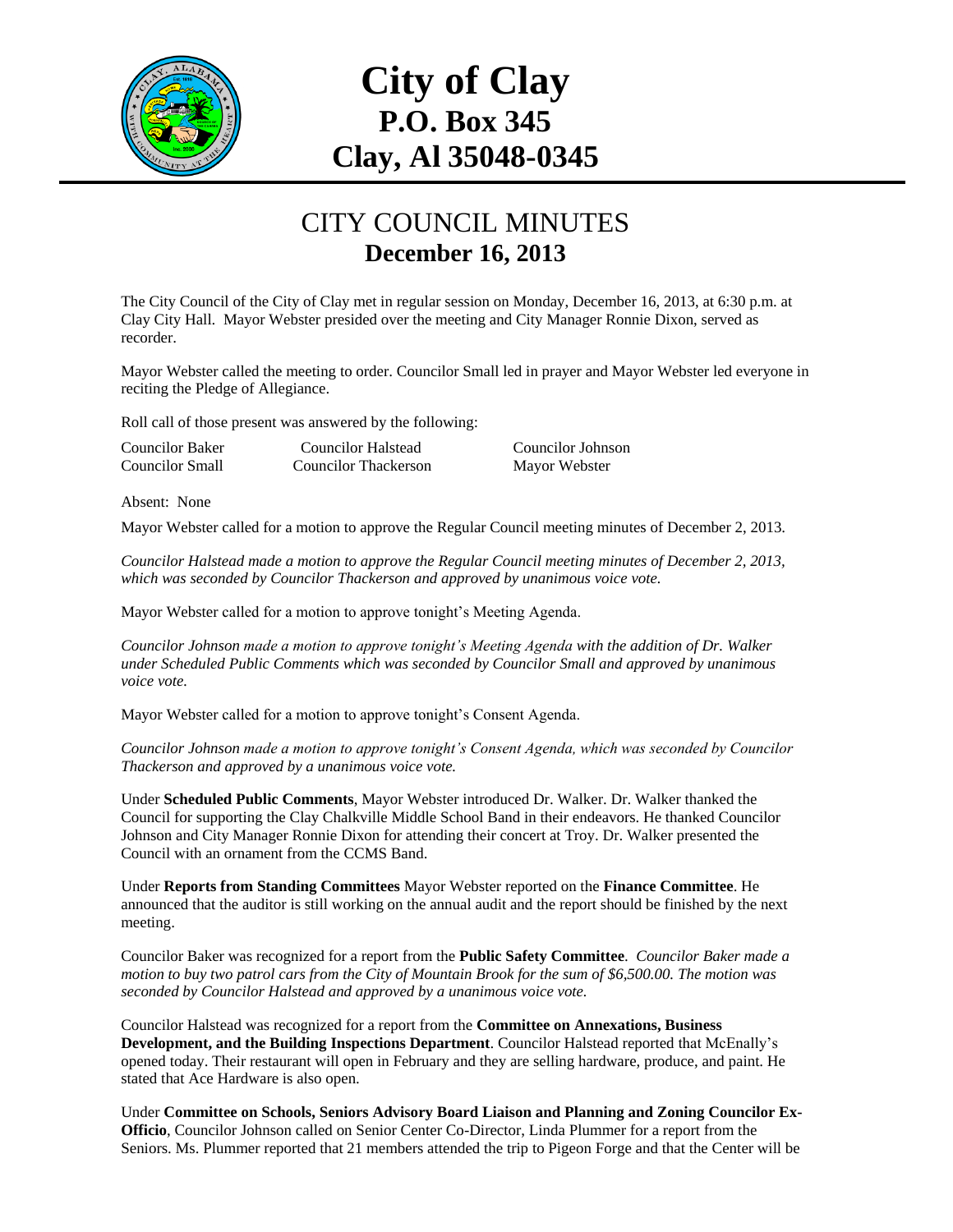

#### **CITY OF CLAY CITY COUNCIL MINUTES December 16, 2013**

closed from December 20, 2013 until January 6, 2014.

Councilor Small was recognized for a report from the **Public Works Department and Library Board**. He announced that the library is still working on the outdoor reading area. Councilor Small then called on Library Director, Karen Moody for a report from the library. Ms. Moody stated that the new parking lot light is very bright. She also announced that Santa will be at the library on Wednesday and Friday. Councilor Small wished Public Works Superintendent, Josh Isbell a happy birthday.

**Councilor Thackerson** was recognized for a report on the **Parks and Recreation Committee.** He stated that the Park Board has reviewed their bylaws and would like to make some changes.

Under **Reading of Petitions, Applications, Complaints, Appeals, Communications, etc.,** Mayor Webster announced that there were none.

Under the **City Manager's Report**, City Manager Ronnie discussed the progress of the light at the intersection of Old Springville Road and Clay Palmerdale Road. He stated that the County is ready to install the light, but a property owner is not willing to give up two parking spaces for a guard rail. The County requires this guard rail for public safety reasons, so the City and County is working on alternatives. The Council discussed the safety issues that require a light at this intersection.

Mr. Dixon introduced a plan to pay employees for vacation time accrued. He stated that two employees, Don Isbell and Karen Moody, will lose accrued vacation time at the end of the year because of the new personnel policy approved by the Council in July 2013. Mr. Dixon proposed that the City buy four weeks of vacation from Mr. Isbell and allow him to carry over one additional week of vacation per year for the next three years. Mr. Dixon then proposed that the City buy two weeks of vacation from Ms. Moody and allow her to carry over one week of vacation time. The total cost of buying vacation back from these employees is \$5,168.00.00. *Councilor Halstead made a motion to buy four weeks of vacation from Mr. Isbell and two weeks of vacation from Ms. Moody and allow them to carry over vacation as outlined by Mr. Dixon, which was seconded by Councilor Small.*

The motion was put before the Council and a roll call vote was conducted with the results as follows: *Yeas: Councilors Halstead, Johnson, Small, Thackerson, and Mayor Webster Nays: None*

*Councilor Baker chose to abstain from voting, citing his lack of information.*

Mr. Dixon explained that the City employees have been running short staffed this year compared to previous years. He reviewed how understaffed each department has been and suggested that the City offer Christmas bonuses for current City employees. He specified that this will not set a precedent for any subsequent years and does not apply to any previous years. This bonus is only for employees currently employed by the City and will not apply to anyone previously employed by the City. Mr. Dixon explained his formula for determining the bonuses:

Full time employees with at least one year of service: 24 hours of regular pay

Full time employees with less than one year of service who are out of their probationary period: \$150.00 Full time employees still in their probationary period: \$100.00

Part time employees with at least one year of service: \$150.00

Part time employees with less than one year of service:: \$100.00

He further stated that the total cost for this Christmas bonus is \$4,525.00. Councilor Johnson asked if this applies to all full time and part time employees. Mr. Dixon answered this applies to all employees under him. Councilor Thackerson asked if the City Manager was included in the list of employees who would receive a bonus. Mr. Dixon answered that he was not in the list. Councilor Small clarified that this will not set a precedent nor applies to any past employees.

*Councilor Halstead made a motion to approve the Christmas bonuses for employees based on the number of*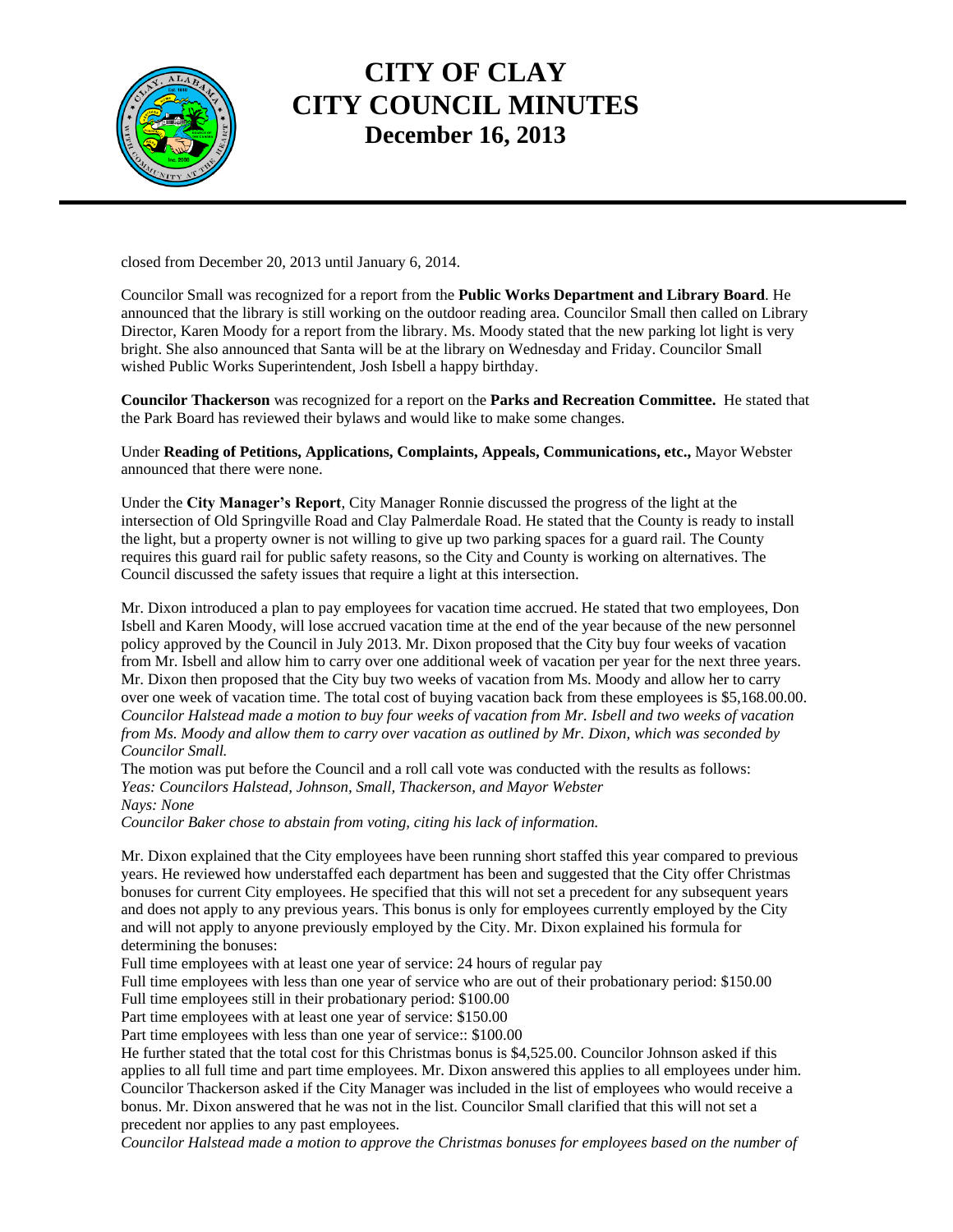

## **CITY OF CLAY CITY COUNCIL MINUTES December 16, 2013**

*hours they have worked.* 

*Councilor Thackerson made a motion to include the City Manager in the list of employees who will receive a Christmas bonus.*

*Councilor Halstead amended his motion to approve giving a Christmas bonus to all employees including the City Manager which was seconded by Councilor Johnson.*

*Councilor Thackerson withdrew his motion.*

The motion was put before the Council and a roll call vote was conducted with the results as follows: *Yeas: Councilors Baker, Halstead, Johnson, Small, Thackerson, and Mayor Webster Nays: None*

Councilor Thackerson stated that he sees all of the work being done and thinks *everyone* deserves this. Councilors Johnson and Halstead concurred.

Mr. Dixon reported the account balances in the General Fund  $=$  \$85,274.75; Senior Citizens Fund  $=$  $$4,161.61;$  Library Fund =  $$2,118.82;$  Contractors Bond =  $$124,035.55;$  Capital Improvement Fund = \$163,976.88; 4 & 5 Cent Gasoline Fund = \$179,898.18; 7 Cent Gasoline Fund = \$193,176.74; Ballpark Revenue =  $$121,607.40$ ; and Ballpark Expense =  $-$103,010.33$ .

Under **Resolutions, Ordinances, Orders and Other Business** Mayor Webster introduced Resolution 2013- 29, A Resolution Designating Meeting Times for the City Council, which was read by City Manager Ronnie Dixon.

*Councilor Halstead made a motion to approve Resolution 2013-29, which was seconded by Councilor Small and approved by a unanimous voice vote.*

Mayor Webster introduced Resolution 2013-30, A Resolution Designating Meeting Times for the Planning and Zoning Commission, which was read by City Manager Ronnie Dixon. *Councilor Johnson made a motion to approve Resolution 2013-30, which was seconded by Councilor Thackerson and approved by a unanimous voice vote.*

Mayor Webster introduced Resolution 2013-31, A Resolution Designating Meeting Times for the Board of Zoning Adjustments, which was read by City Manager Ronnie Dixon.

*Councilor Johnson made a motion to approve Resolution 2013-31, which was seconded by Councilor Small and approved by a unanimous voice vote.*

Mayor Webster introduced Resolution 2013-31, A Resolution Designating Meeting Times for the Park and Recreation Board, which was read by City Manager Ronnie Dixon.

*Councilor Thackerson made a motion to approve Resolution 2013-31with the word "Committee" in place of "Board", which was seconded by Councilor Johnson and approved by a unanimous voice vote.*

Mayor Webster introduced Resolution 2013-33, A Resolution Designating Meeting Times for the Public Safety Committee, which was read by City Manager Ronnie Dixon. *Councilor Baker made a motion to approve Resolution 2013-33, which was seconded by Councilor Halstead and approved by a unanimous voice vote.*

Mayor Webster introduced Resolution 2013-34, A Resolution Designating Meeting Times for the School Committee, which was read by City Manager Ronnie Dixon.

*Councilor Johnson made a motion to approve Resolution 2013-34, which was seconded by Councilor Small and approved by a unanimous voice vote.*

Mayor Webster introduced Resolution 2013-35, A Resolution Designating Meeting Times for the Library Board, which was read by City Manager Ronnie Dixon.